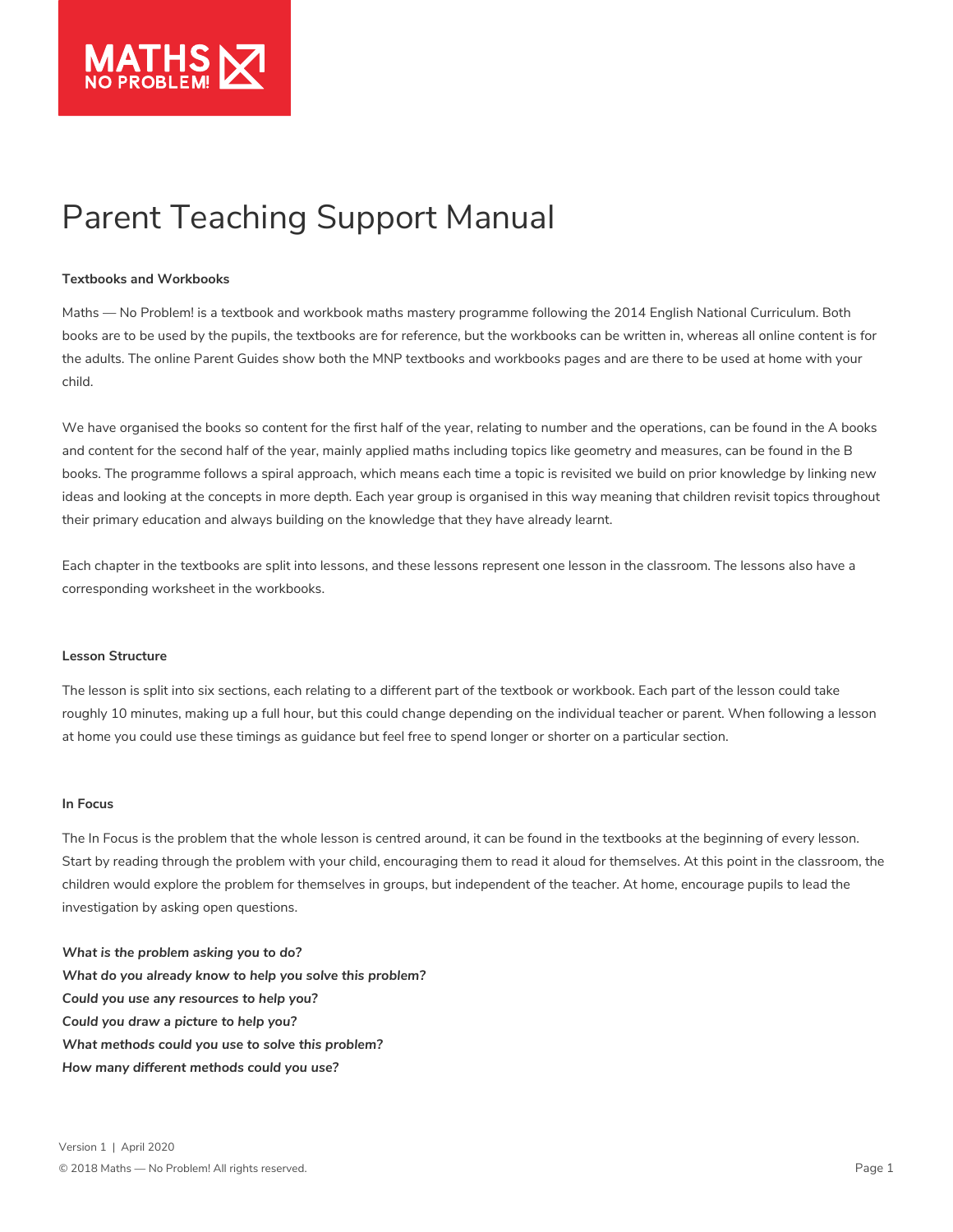#### **Let's Learn**

### **Activity Time**

## **Guided Practice**

## **Worksheets**

After working through the problem together, read through the Let's Learn section of the lesson (also found in the textbook). In lots of lessons you will find multiple methods for solving the original problem presented to you in the In Focus. If you are struggling to explain the solution, it is best to stick to one of these methods as they have been structured to follow on from what the children have previously learnt.

It is important to talk through this section of the textbook and get familiar with the mathematical language used. The characters are there to help you: either to guide learning, expose misconceptions, prompt discussions or encourage learners to justify their reasoning. It is important for learners to compare different methods, evaluating each one and validating their own discoveries, as well as learning how to present their ideas effectively.

Activity Time is normally some form of game or investigation that can be found in the textbook but not in all lessons. Work through the instructions together, this may include creating some of the resources needed for the activity beforehand. The activities have been included to help learners explore the mathematical concepts further.

At the end of each lesson in the textbook, there are a handful of problems that link to the original lesson problem. In class, these problems are assigned for learners to complete in pairs or groups, so at home try and work through these problems together using the methods learnt in the lesson. Again, try to let your child lead the calculations, this could involve pausing for a bit and allowing them to think over what they have learnt. If they are working quite confidently through the questions ask them to explain to you what they are doing and why they are doing it. If you need them, the answers to the problems can be found on the Parent Guide.

Each lesson in the textbook has a corresponding worksheet in the workbook. This is again for the children to practice what they have learnt, but this time it should be independent work. Leave them to work through these problems by themselves, if they appear to be struggling, don't rush to give them the answers as this is not always a bad thing. Children are resourceful and have been taught to be problem solvers, struggling allows them to push their understanding of the concepts and learn to manipulate the mathematics. Again, the answers to the worksheets can also be found on the Parent Guide.



Version 1 | April 2020

© 2018 Maths — No Problem! All rights reserved.

Parent Teaching Support Manual